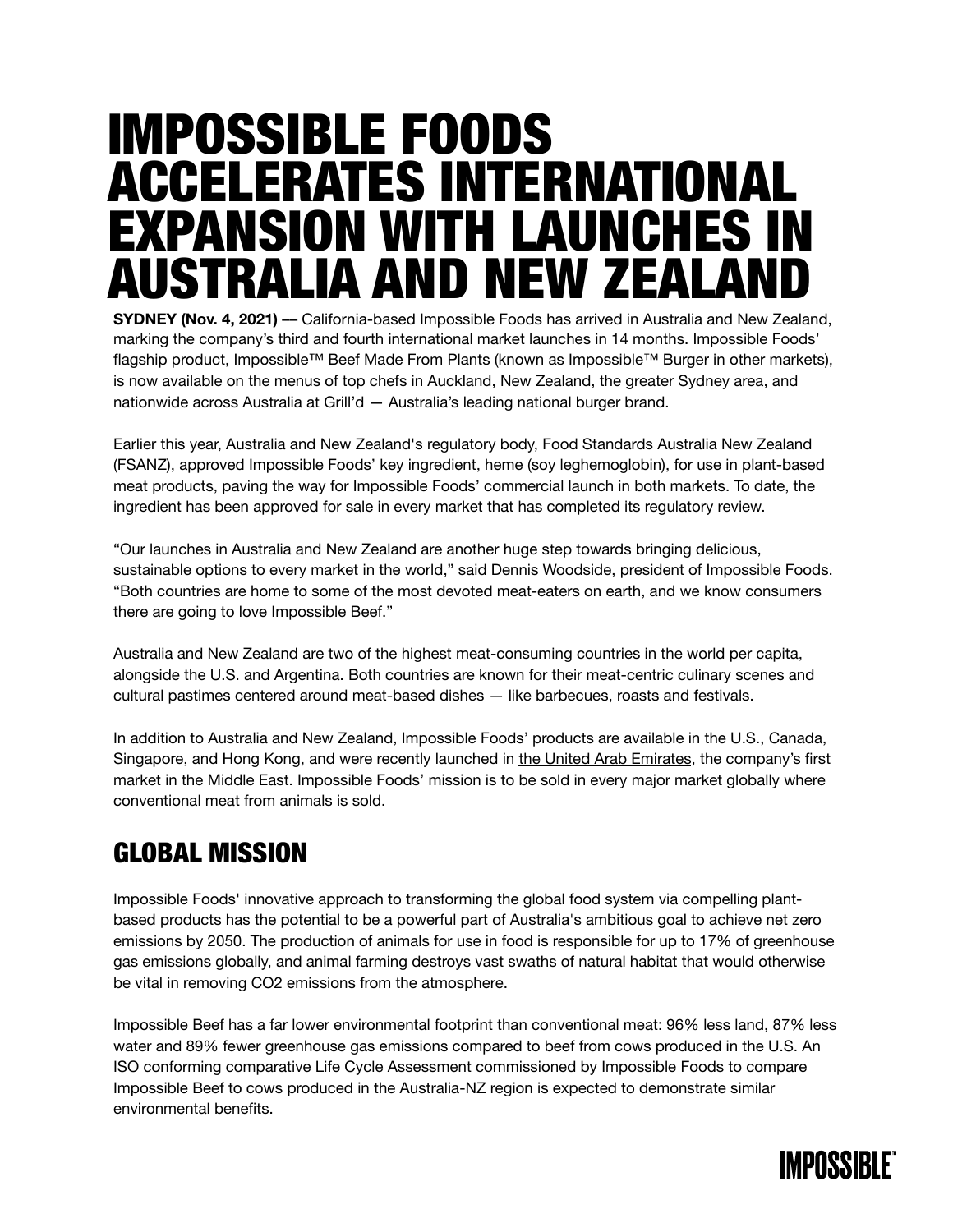Impossible Beef also contains no animal hormones or antibiotics and is packed with nutrients. Each 113 gram serving of Impossible Beef delivers 18.8 grams of protein and is a good source of iron, fibre and B vitamins (Niacin and B12).

In its approval of Impossible Foods' key ingredient, heme (soy leg hemoglobin), Food Standards Australia New Zealand noted that the decision "supports greater consumer choice for meat analogue products with a source of iron which may benefit consumers wanting to reduce or eliminate animal products from their diet." The body added that approval of the ingredient "supports greater consistency with international food regulations, industry innovations and creates trade opportunities for Australia and New Zealand."

### AVAILABILITY

Australians are now able to try Impossible Beef at all 150+ locations of the country's iconic burger brand, Grill'd, and at Chef Julian Cincotta's popular restaurant **Butter** — a fried chicken concept with several locations in the greater Sydney area.

Simon Crowe, founder and managing director of Grill'd, said of the launch: "We're incredibly passionate about creating healthy, sustainable and  $-$  most importantly  $-$  delicious burgers, so we're thrilled to be the first national restaurant group in Australia to add Impossible Beef to our menu. They're unbelievably mouth-watering and made for people who love meat; you'll think you're eating the real thing! Impossible Beef is the natural next step for Grill'd in our mission to challenge the status quo with innovative, healthy and sustainable products. We can't wait for guests to taste the new Impossible range at Grill'd."

In New Zealand, Impossible Beef will debut at burger chain Burger Burger and the Middle Eastern restaurant Fatima's, two popular local spots founded by hospitality entrepreneurs and sisters Mimi and Sophie Gilmour. It will also debut at the modern bakery Ashby, the French-inspired restaurant Cantine and at Waiheke Island's iconic restaurant Vino Vino, helmed by Chef Connie Aldao.

To learn more about Impossible Foods' launch in Australia and New Zealand, and to find a participating restaurant, please visit<https://impossiblefoods.com.au>or <https://impossiblefoods.nz>.

Impossible Beef is also available to order via Impossible Foods' local importers Beak & Johnston (B&J) in Australia and Integrity Food Distributors (IFD) in New Zealand. Any restaurant operators looking to bring Impossible Beef to their menu can reach out to [australiasales.inquiries@impossiblefoods.com](mailto:australiasales.inquiries@impossiblefoods.com) or [newzealandsales.inquiries@impossiblefoods.com](mailto:newzealandsales.inquiries@impossiblefoods.com).

### ABOUT IMPOSSIBLE FOODS

Based in California's Silicon Valley, Impossible Foods makes delicious, nutritious meat and dairy products from plants — with a much smaller environmental footprint than meat from animals. The privately held company was founded in 2011 by Patrick O. Brown, M.D., Ph.D., Professor Emeritus of Biochemistry at Stanford University and a former Howard Hughes Medical Institute investigator. Investors include Khosla Ventures, Bill Gates, Google Ventures, Mirae Asset Global Investments, Coatue, Horizons Ventures, UBS, Viking Global Investors, Temasek, Sailing Capital and Open Philanthropy Project.

Impossible Foods was [Inc. Magazine's company of the year](https://cts.businesswire.com/ct/CT?id=smartlink&url=https://www.inc.com/magazine/202002/burt-helm/impossible-foods-pat-brown-plant-based-burger-vegan-fake-meat-protein-beef.html&esheet=52309445&newsitemid=20201020005479&lan=en-US&anchor=Inc.+Magazine’s+company+of+the+year&index=28&md5=d6293c3c68614e126e24d18663ae425d) and one of [Time Magazine's 50 Genius](https://cts.businesswire.com/ct/CT?id=smartlink&url=https://time.com/collection/genius-companies-2018/5412506/impossible-foods/&esheet=52309445&newsitemid=20201020005479&lan=en-US&anchor=Time+Magazine’s+50+Genius+companies&index=29&md5=216ae874cc530e69a51ed68819a268f5)  [companies.](https://cts.businesswire.com/ct/CT?id=smartlink&url=https://time.com/collection/genius-companies-2018/5412506/impossible-foods/&esheet=52309445&newsitemid=20201020005479&lan=en-US&anchor=Time+Magazine’s+50+Genius+companies&index=29&md5=216ae874cc530e69a51ed68819a268f5) The flagship product, Impossible Burger, was named top plant-based burger by the New [York Times](https://cts.businesswire.com/ct/CT?id=smartlink&url=https://www.nytimes.com/2019/10/22/dining/veggie-burger-taste-test.html?auth=login-google&esheet=52309445&newsitemid=20201020005479&lan=en-US&anchor=top+plant-based+burger+by+the+New+York+Times&index=30&md5=a3286fcd7fabda2438e5b717d63b2c04) and received the [Food and Beverage \(FABI\) Award](https://cts.businesswire.com/ct/CT?id=smartlink&url=https://medium.com/impossible-foods/introducing-impossible-to-the-national-restaurant-association-show-aa748bb48836&esheet=52309445&newsitemid=20201020005479&lan=en-US&anchor=Food+and+Beverage+(FABI)+Award&index=31&md5=e3a29252c210edb477f40770225510f8) from the National Restaurant Association.